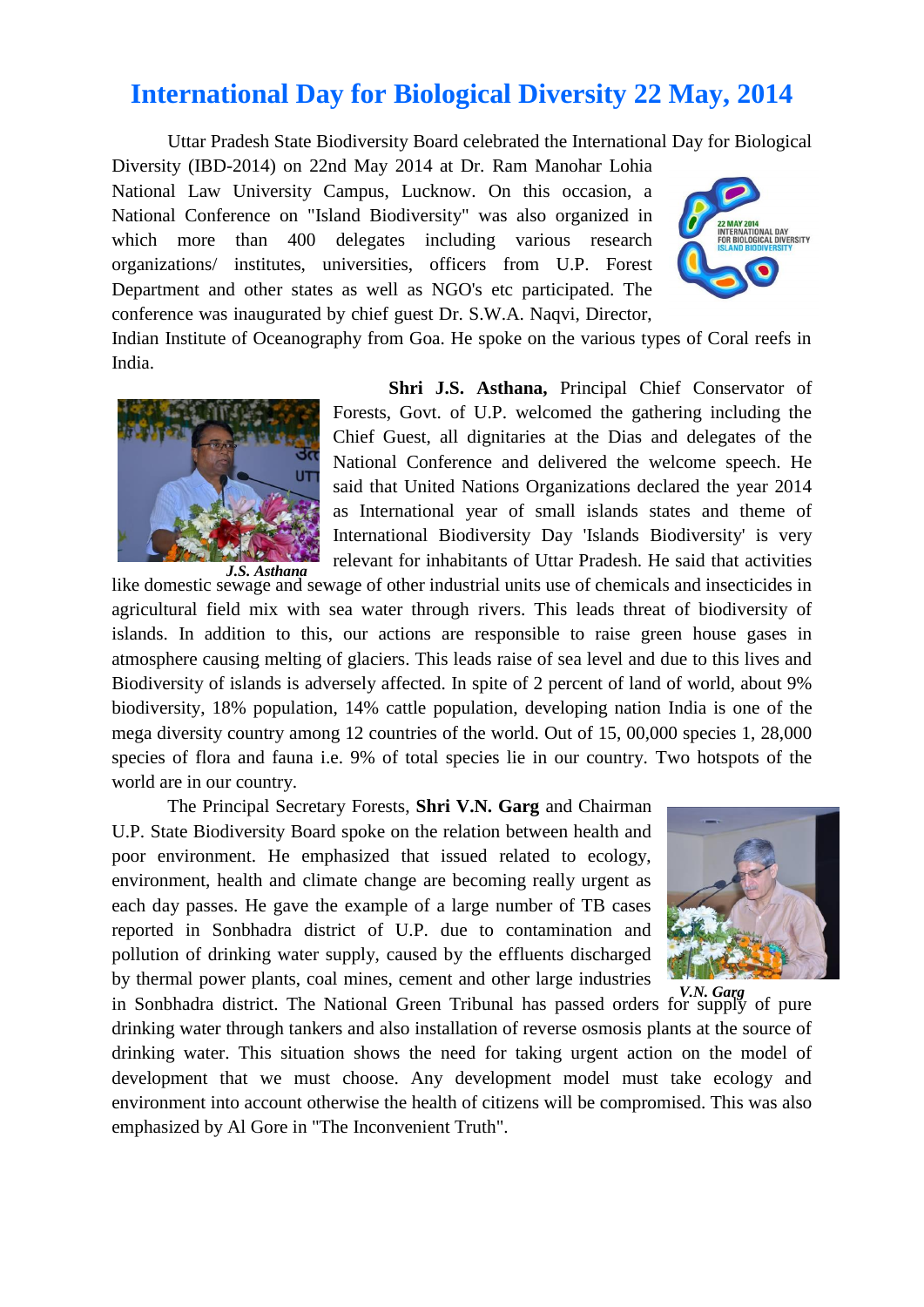He said that conservation, preservation and governance of biodiversity is very important. While the BD Act 2002 is over 11 years old, the awareness of its importance is yet to reach in all over a lakh villages of U.P. Local BMCs have to be set up in all 53,000 Gram Sabhas, also PBR's are to be made in each gram sabha. This is an enormous task. Thirdly, commercial exploitation of natural resources requires regulation, which is currently lacking.

For good biodiversity governance we must involve:

- 1- Government department and agencies.
- 2- Local communities.
- 3- Local governance institutions and local bodies like municipal corporations and district panchayats etc.
- 4- Government supported institutions such as JFM committees and EDCs.
- 5- Companies and businesses.

He emphasized on the need to manage our protected areas.

He finally announced that with the partnership of Centre for Environment and Education (CEE), U.P. Pollution Control Board and U.P. State Biodiversity Board there will be 3 main initiatives this year:

- 1- Running of the Biodiversity Bus in Lucknow district.
- 2- Environment Youth Leadership Awards.
- 3- Setting up a state of the Art, Interpretation Centre in Lucknow Zoo.



*Pawan Kumar*

**Shri Pawan Kumar,** Secretary, Uttar Pradesh State Biodiversity Board, Lucknow, in his presentation narrated the origin of International Biodiversity Day and reason for selecting current year theme as 'Island Biodiversity'. Shri Pawan Kumar through his beautiful slides defined what is biodiversity and their levels. Darwin's Fiches were given as an example for Genetic Diversity, Blue Toothed Boobies and Great Frigate Bird as examples for Species Diversity, while cliff, rocky out crop and island forest as example for Ecosystem Diversity. He also gave

the highlights of Convention on Biological Diversity held at Rio in 1992, emphasizing the conservation of biodiversity, sustainable use of its components and the equitable sharing of the benefits arising out of the utilization of biodiversity. He also presented the statistics of biodiversity wealth in India and gave more emphasis on island and its biodiversity. He is of the opinion that earth is home to over 100,000 islands and there are about 150 islands have a landmass equal to the size of Europe. Further, one in every ten people on Earth is an islander while more than 600 million people live on islands.

It is an interesting fact that Hallig Oland is a small island and about 30 people live close together. Out of 36 biodiversity hotspots in the world six are islands. It is alarming that 64% of all recorded extinctions in recent history on island; for example the Dodo bird of Mauritius was extinct in 1681, Moa from Cook Island extinct in 1769, *Nesiota elliptica* from St Helena went extinct in 1994. Shri. Pawan Kumar also presented various threats the island biodiversity such as tourism, waste management, pollution, over exploitation, natural disaster etc., however climate change is observed as a major issue. To combat the changing scenario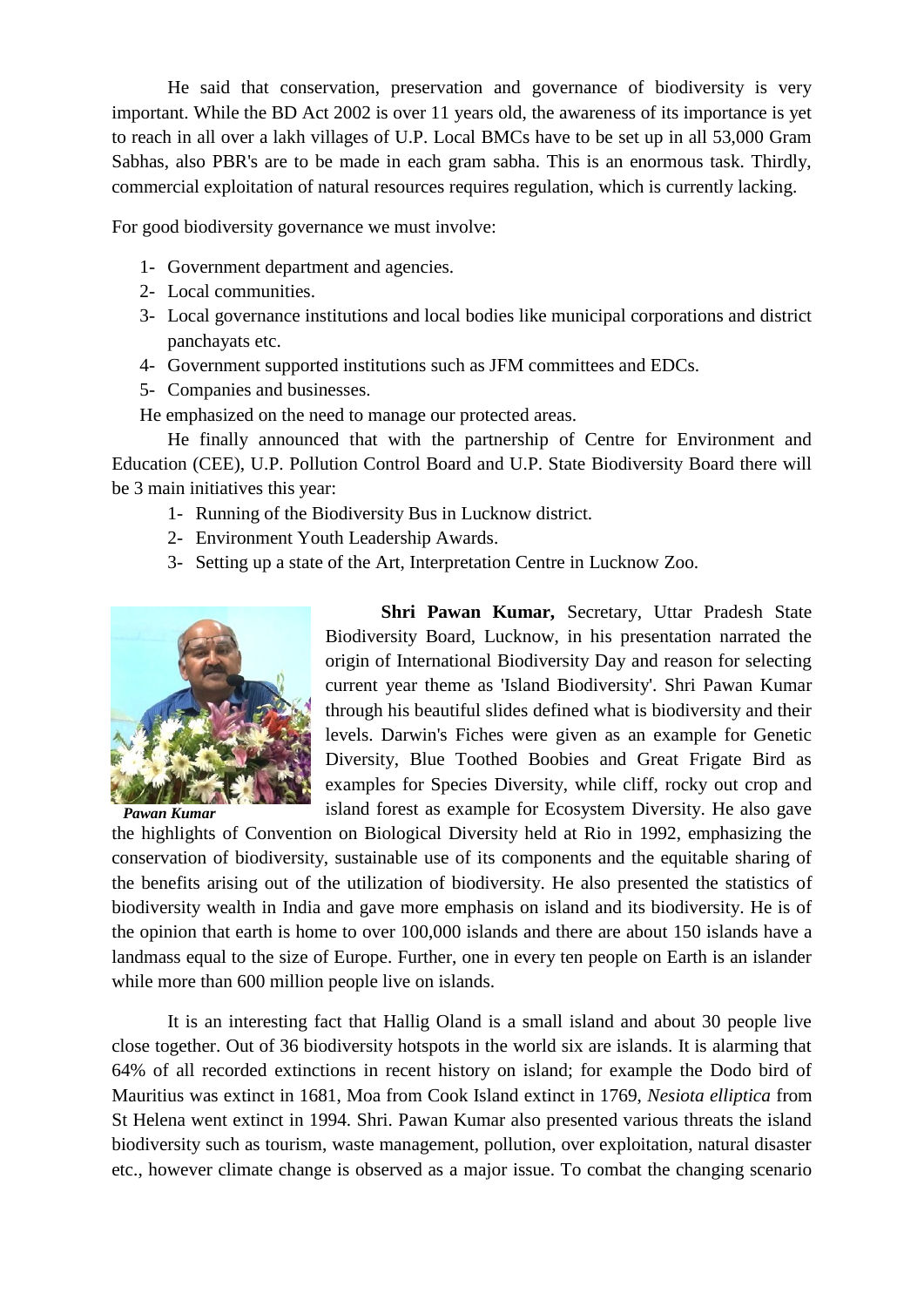of islands he also suggests some challenges and also reminded the audience about the ecosystem services of islands.

Keeping in view of contributions that island nations made to the world year 2014 is celebrated as 'The International Year of Small Island Developing States'. Further, the Small Island Developing States are home to vibrant and distinct cultures, diversity and heritage. People of Small Island Developing States are also at the forefront of efforts to addressing pressing global issues through ingenuity, innovation and use of traditional knowledge. The challenges facing the small island developing states are challenges that confront us all, and they are determined to work with all countries to find solutions that will ensure a brighter future for generations to come. The year will also help raise awareness of the UN Conference on Small Island Developing States, which will be held in September in Apia, Samoa, and will focus on building partnerships for sustainable development.

Dr. Gurdip Singh, Vice-Chancellor of Dr. Ram Manohar Lohia University, spoke on



the international obligations of India. He said that rules were required under the Environment Protection Act in India. We have heard enough about the islands and their surrounding near shore marine areas which constitute unique ecosystem often comprising many plant and animal species that are endemic found nowhere else on Earth. Over the past century, island biodiversity has been subject to intense pressure from invasive alien species, over exploitation and climate change and pollution. The island biodiversity is not

only degraded due to these factors but also due to eutrophication and acid rain etc. The main cause of marine pollution is air pollution and acid rain. We completely forget the process of ozone depletion. Ozone depletion is not only harmful for mankind but all the chloro flouro carbon (CFC) makes deadly combination with water of ocean. *Dr. Gurdip Singh*

He further said that the process of sustainable development is being derailed due to environmental problems. Among the most vulnerable of the developing countries, small island developing State (SIDS) depend on the conservation and sustainable use of island biodiversity for their sustainable development. We have as many as 52 Small Island Developing States. All of them are gathering at one platform in Sept. 2014 at Samoa. The United Nations Climate Change conference, COP 20 will be held in Peru in Dec. 2014, he added. The conference delegates will continue the negotiations towards a global climate agreement. He also threw some light on Nagoya Protocol and Clean Development Mechanism (CDM).

**Dr. S.W.A. Naqvi**, Director, National Institute of Oceanography, Goa presented his lecture entitled "Marine biodiversity with special reference to coral reefs". He started his presentation explaining the uniqueness of planet Earth in having high percentage of oxygen and less percentage of carbon dioxide in comparison to other planets in the universe. However, the early Earth consisted high percentage of carbon which are now stored in



*Dr. S.W.A. Naqvi*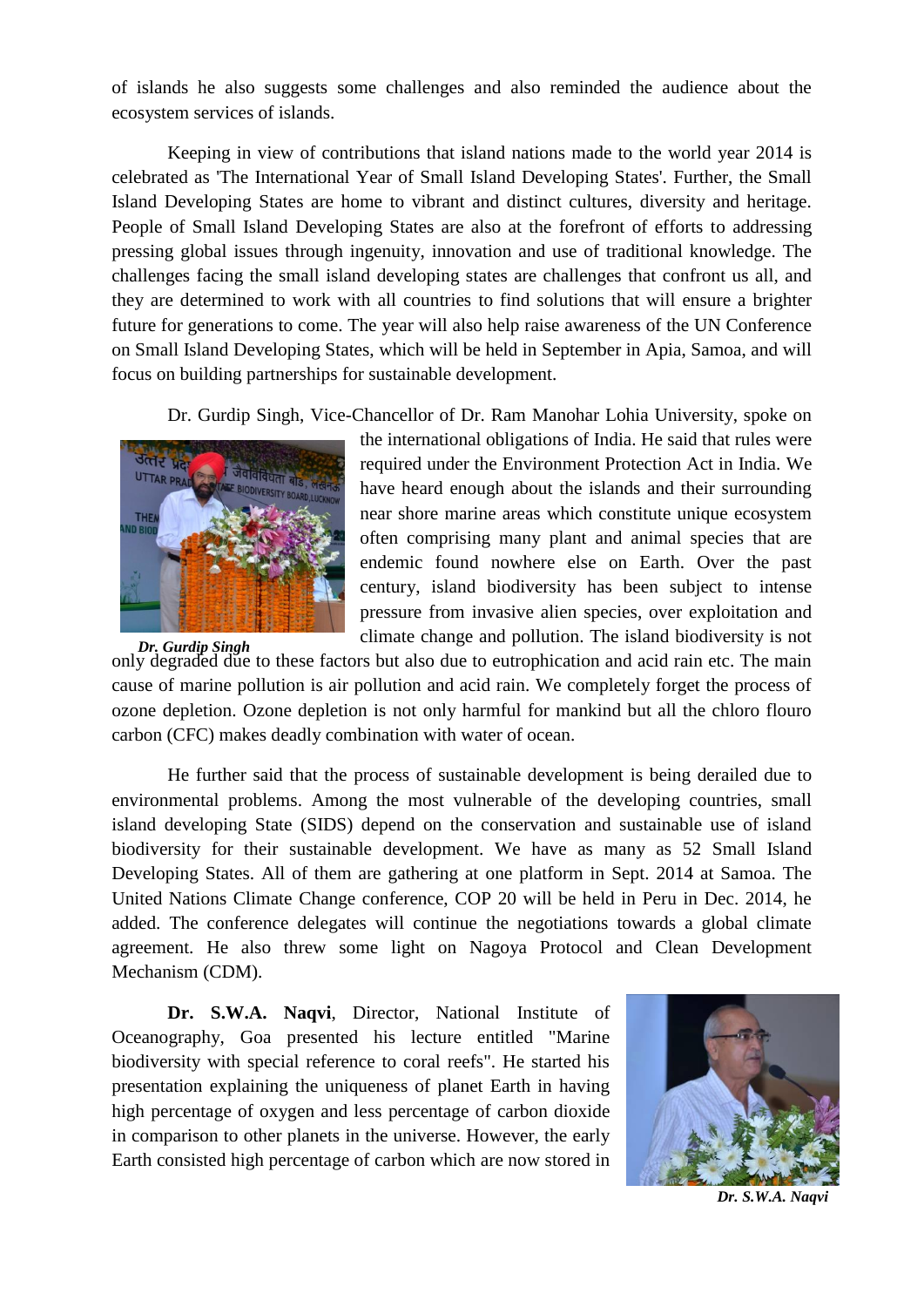fossil fuels, organic soil, ocean and carbonate sediments. Further evolution of life on earth helped in formation of biogenic carbon. Being of the right size and located at the right distance from the Sun, our Earth is the only known celestial body to contain LIQUID  $H_2O$  in a large quantity. It is considered as ocean is the cradle of life as the life first originated here. However, information on marine biodiversity still severely inadequate e.g. hydrother - mal vent ecosystems where primary production occurs through chemosynthesis by microorganisms.

Animal life in the sea is much more diverse (not so for plants!) than on land because of a large variety of physico- chemical environments. The benthic life is far more diverse than pelagic life with 200,000 species. So far about 230,000 species of plants and animals described from sea which consists of 14 endemic animal phyla, compared to 1 on land. Dr. Naqvi explained in detail the benefits of coral reef and its ecology. He provided a classification of various coral reefs. He also provided a statistics of faunal diversity in coral reef of India in which Mollusca has a major share. In India Lakshadweep coral has highest diversity with 158 coral species, >600 fish species, 4 turtles, and 278 Mollusc species. Based on the biodiversity of corals Dr. Naqvi provided a coral status matrix for different islands where in Agati scored 3+. He also discussed about natural and anthropogenic threats to the diversity of fragile coral ecosystem. In the recent days ocean acidification is observed as major threat to the corals. The ocean absorbing about a quarter of  $CO<sub>2</sub>$  released to atmosphere due to human activities (2.5 Gt per year) making seawater acidic. Surface pH already decreased by 0.1, expected to fall further by 0.3 by 2100. Large changes in calcification expected, leading to large scale biodiversity loss, threats to stability of islands with huge socio-economic impact.

Dr. Naqvi illustrated the attempt of his organization in restoring the bleached corals through reef restoration research. It is observed that survival after 18 months was >90% and the mortality observed was due to human interference (fishing activities) rather than natural causes. Dr. Naqvi also recommended several measures for sustainable utilization of coral resources. He was of the opinion that effective management requires good scientific understanding of coral reef ecology. Little control on global change (acidification and warming), but local perturbations (pollution including eutropication) must be controlled. Fishing must be strictly regulated while Eco-tourism must be encouraged. Finally, threatened ecosystems must be declared as Marine Protected Areas.



**Prof. B.C. Choudhury (Retd),** Wildlife Institute of India, Dehradun presented his lecture on Island Biodiversity giving history for the concept starting from Wallace-Darwin to E.O. Willson. He also defined what islands are and how they originate. The tectonic movements, volcanoes and other natural phenomenon give rise to islands. Prof. Choudhury also classified islands in to several categories. The island biodiversity is vulnerable and alien species are one of the major threats. Prof. Choudhury gave an example of Brown

Tree Snake which is a dangerous predator in Solomon Island which became the cause for extinction of birds, bats and lizards. The island give rise to unique biodiversity and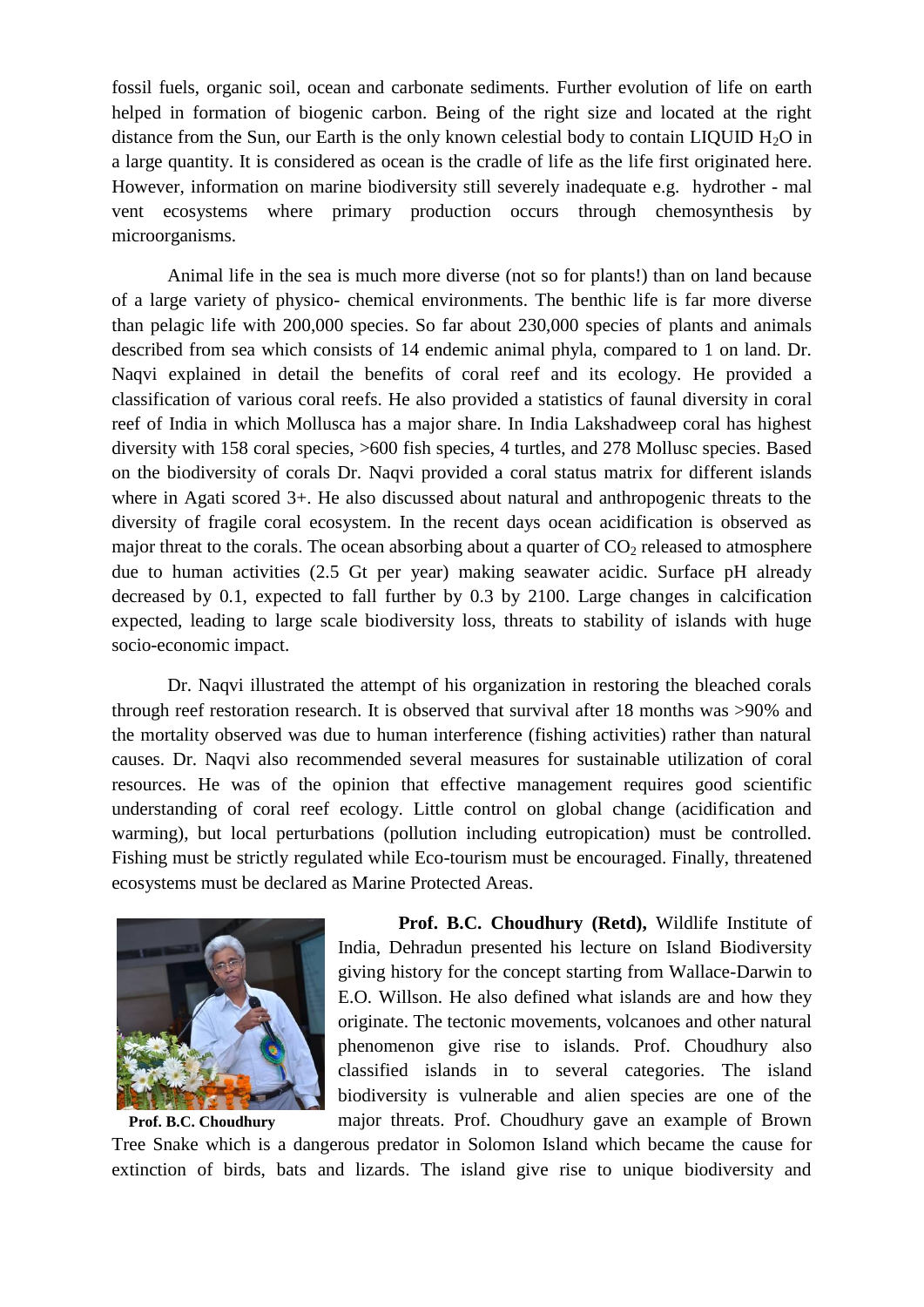endemism, Prof. Choudhury took up the examples of Galapagos Islands to further explain the uniqueness of island biodiversity. Giant sized tortoise (*Geochelone elephantopus*) is available in the island of Aldabara, while heavy sized lizard *Varanus komodoensis* is occur in islands of South Asia. Also islands represents some of the dwarf animals in the world, for example, *Elephas falconeri* – small elephant and *Brokesia sp.* - world's smallest chameleons in Mediterranean Islands; Dwarf wooly mammoth (*Mammmuthus primigenius*) in Wrangel Island. The islands also represent the relics of biodiversity. Prof. Choudhury is of the opinion that if the giant tortoise is the symbol of the Galapagos Islands, then Darwin's finches must be the symbol of evolution in the Galapagos. There are presently 14 species of birds recognized as Darwin's finches - 13 in the Galapagos, and one on Cocos Island. While mentioning various theories governing island biodiversity he said that the number of species increases with increase in island area while the number of species decreases with isolation. Extinction and immigration probabilities related to island area and distance from source.

He explained these theories with the help of Krakatau islands. In Indian context Prof. Choudhury gave an overview of Andaman Nicobar Islands and their importance with the example of tribal communities in the island. Here he gave more emphasis to endemic fauna of Andaman Nicobar islands with examples such as Forest lizard, Nicobar Tree Frog, Andaman Cobra, Narcondam Hornbill, Nicobar Megapode, the Giant Crabs and several marine life. He also gave a list of anthropogenic threats to biodiversity of this fragile ecosystem of Andaman. Among the natural threats Tsunami is a best example. In continuation of his presentation Prof. Choudhury also presented an overview of biodiversity in Lakshadweep Islands with several examples. However, he showed his concern over anthropogenic contribution to deterioration of island biodiversity. He concluded his presentation with beautiful pictures of island.

**Dr. Deepak Apte,** Chief Operating Officer, BNHS, Bombay, in his lecture presented an overview of marine and coastal biodiversity. It is important to note that India is one of the peninsular countries with Indian Ocean, Arabian Sea and Bay of Bengal as main sea boundaries with a coastline of approximately 8000 km distributed among 9 coastal states and 4 union territories. Further more than 20% of the total coastline of the country is shared alone by two islands - Andaman-Nicobar and Lakshadweep. The coastline also makes the Exclusive Economic Zones (EEZs) with a cover area of about 2.02 million  $km^2$  enclosed within 2000 nautical



miles (370.4 km) from the land, which are basically the areas of the continental shelves and **Dr. Deepak Apte**are now under national sovereignty.

Dr. Apte presented a brief statistics of marine biodiversity in India where in fishes, Mollusca and Crustacean has maximum diversity. Also he showed various interesting ecosystems within coastal area which included coral reefs, mangroves, mudflats, sea grass beds, inter-tidal areas, estuaries, coastal lagoons, islands and atolls. Islands boast a truly unique assemblage of life with high endemism. For example, over 90% of Hawaiian island species are endemic. In Mauritius, some 50% of all higher plants, mammals, birds, reptiles and amphibians are endemic, and the Seychelles has the highest level of amphibian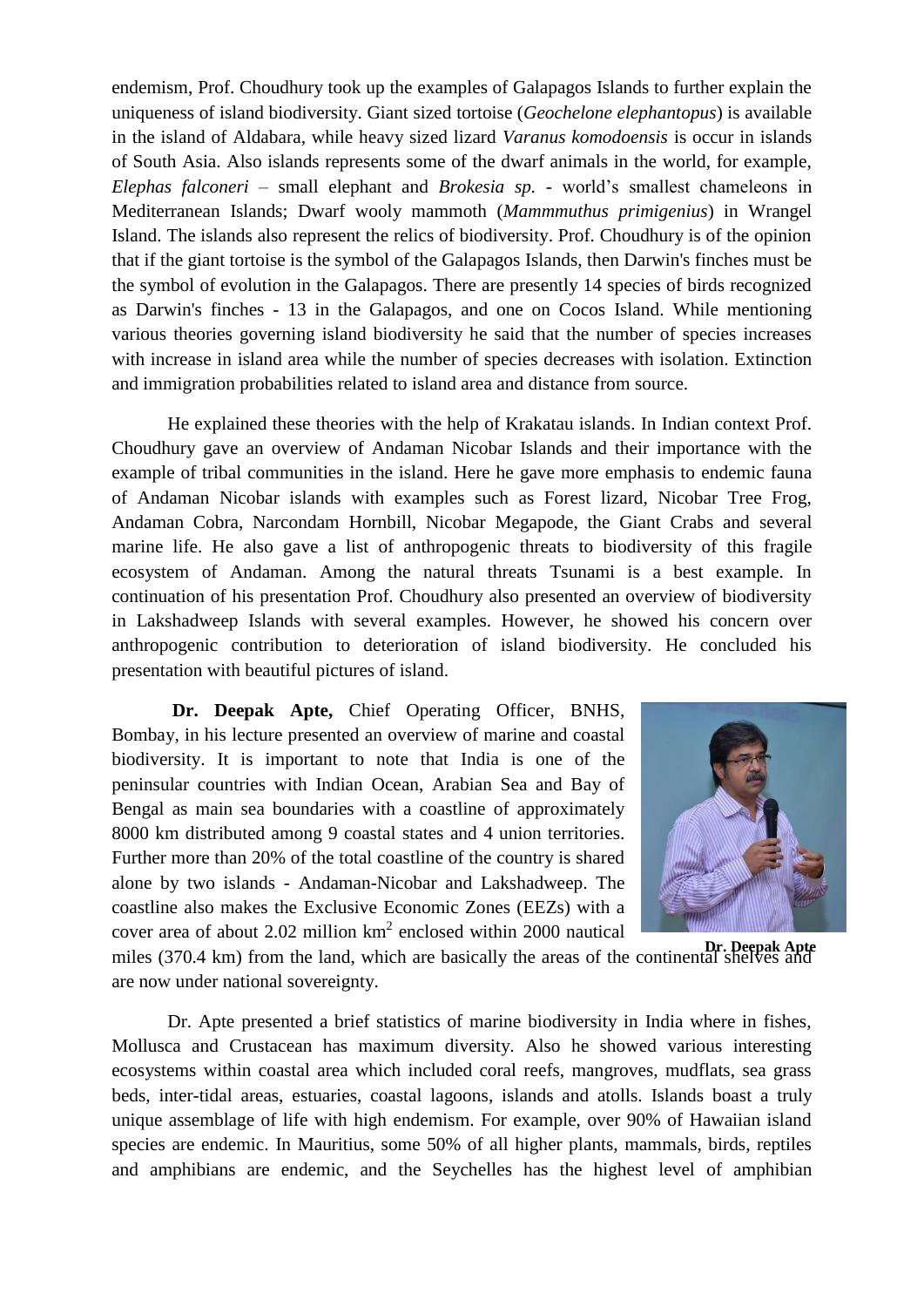endemism in the world. The island of Cuba is home to 18 endemic mammals, while mainland Guatemala and Honduras, both nearby, have only three each. Madagascar is home to more than 8000 endemic species, making it the nation with the highest number of endemic species in sub-Saharan Africa. However, island biodiversity is in threat. Some 20% of amphibians, 25% of mammals and 33% of birds considered to be threatened with extinction are restricted to islands. As per recent record 88% of birds, 86% of reptiles and 54% of amphibian extinctions have been occurred on islands. Therefore, several prioritization programmes such as the Global 200 eco regions (25% of which are islands), Endemic Bird Areas (48% insular), biodiversity hotspots (29% exclusively made up of islands), Alliance for Zero Extinction sites (39%) have been recognized in the world. For India is concern based on threat to biodiversity he identified 9 sites in the coastal area as 'Critical Habitats' for conservation.

He focused more on the developmental activities along the coastal line of India becoming threat to the biodiversity. For example 15 coal-fired power projects equaling 25 GW of power are set to be built on a narrow strip of coastal Konkan 50 to 90 km wide and 200 km long. The proposed Sethusamudram Ship Canal between India and Sri Lanka is going to be harmful for migratory Olive Ridley Turtle. The refineries and ports in Gulf of Kuchh are becoming a great threat for Marine National Park. The oil spills and climate change are other existing problems. Over 60% decline in nesting of Green and Hawksbill Turtles due to tetrapods in Lakshadweep. Also, illegal trade and over exploitation of fishes, sea shells have become major threat. Dr. Apte criticized the Indian policy and law that are inefficient and ignorant about development activities creating havoc to the biodiversity in fragile coastal and island biodiversity.

 **Mrs. Mitali Kakkar,** Founder, Reef Watch Marine Conservation presented her views on Island Biodiversity through her movie "Troubled Water". The movie was based on



**Mrs. Mitali Kakkar**

the rise in sea water temperature that caused wide-spread bleaching of coral reefs in the Lakshadweep Islands in 1998. The temperature rise was mainly due to the adverse effects of the El Nino on the reef eco-systems. The corals reefs are sensitive ecosystems that are vulnerable to an increase in sea surface temperature. The El-Nino current -a natural current occurring every 6-7 years was unnaturally high in 1998, believed to be a direct offshoot of global warming, affected the

Lakshadweep Islands. This resulted in widespread bleaching of the corals and the consequent death of many of the reefs. Over time, the destruction of these corals along with the unsustainable local practice of collecting coral shingles for building material made the islands vulnerable to disaster. Mrs. Kakkar who is continuously filming the coral reef since 1995 could nicely capture the difference of healthy and bleached corals in her film.



**Mr. Rauf Ali** of FERAL, Pondicherry presented an illustrative lecture entitled 'Invasive alien species on Islands- a quick look'. He defined invasive species as 'species moved from one part of the world to another through human intervention are introduced'. When they spread and cause economic or environmental damage they are termed invasive

 **Mr. Rauf Ali**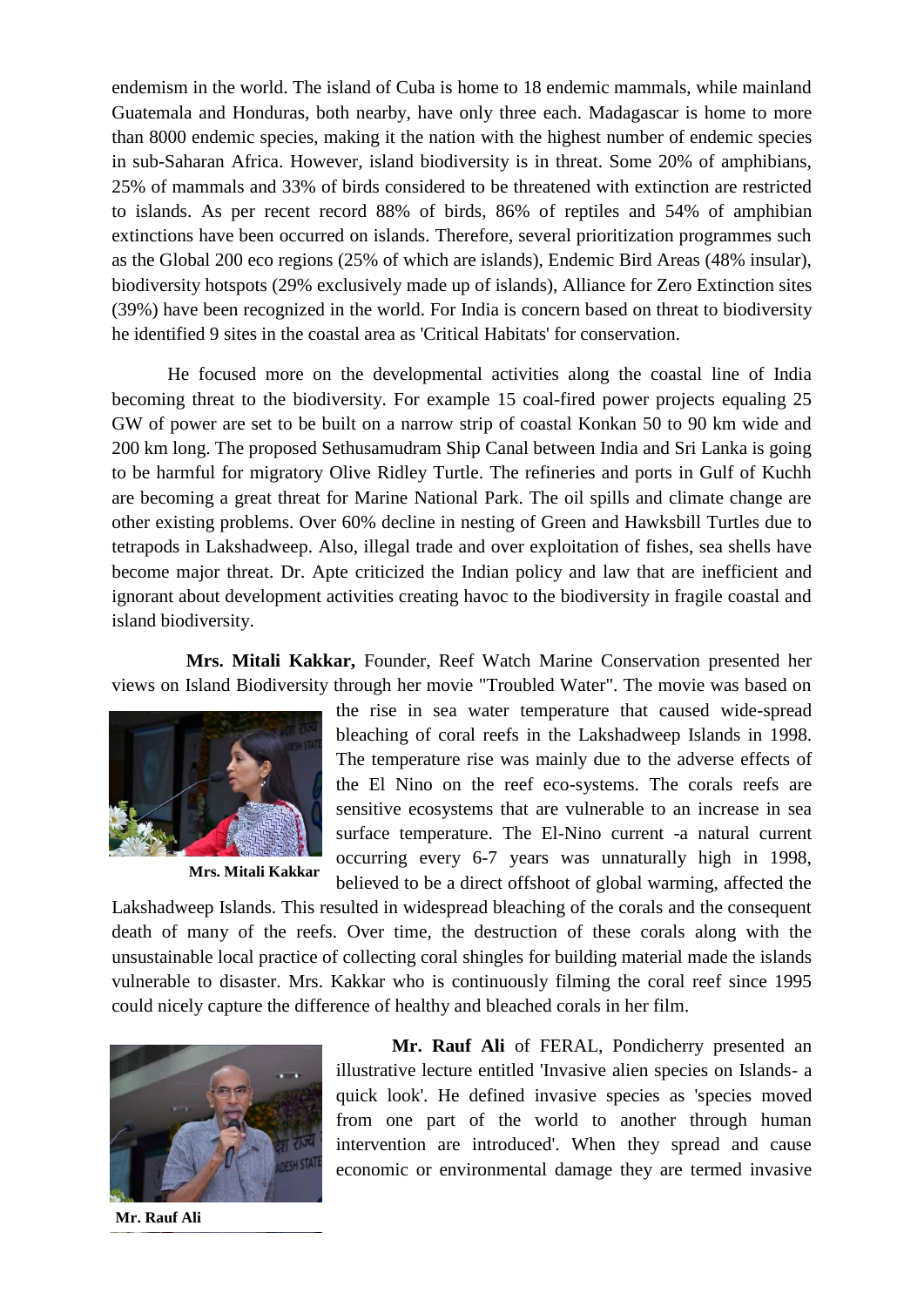alien species. With the flow diagram Mr. Ali showed the pathway of alien species introduction. The characteristics of alien species that help to flourish in new region are high tolerance, high genetic variability, short generation time & rapid growth, small seed mass, early sexual maturity, broad diet and rapid dispersal and commensally behaviour, but he opined that change in disturbance regime seems to be single most important factor. Mammal are better than birds as alien species to survive in new locality with success rate of >50%.

Mr. Rauf presented a statistics of alien species in the world and the damage they cause to native biodiversity. In United States of America invasive species are the ssecond only to habitat destruction as threat to endangered spp. Invasive species are greater threat to biological diversity than pollution, harvest and disease combined. Mr. Rauf discussed in detail the damage caused by invasive species in Andaman Islands. For example, Chital a herbivores that damage native vegetation, myna birds that affect other resident endemics, water hyacinth plants that alter lake characteristics, crows and insect pests that attack agricultural crops. The Common Mynah (*Acridotheres tristis*) a pest in Andaman Islands is listed as "100 worst invasive" by IUCN as it competes with other species for nesting holes, cause damage to agriculture and horticulture. Because of Mynah species such as Glossy Stare reduced in numbers. Similarly, House Crow (*Corvus splendens*) is a dangerous invasive species in Andaman Islands. It is seen for the first time in Port Blair in 2003 and only 7 birds were counted in Gandhi Park and Forest Dept. failed to take immediate action then. The bird is established by now and over 1000 in number in year 2008. The crow destroys eggs, nests of other birds, spreads disease, contaminates drinking water, damages agriculture. Among birds House sparrow (*Passer domesticus*) is another destructive invasive bird but still restricted to South Andaman. There are several mammals within Andaman Islands that are considered as invasive; Chital (*Axis axis*), Elephant (*Elephas maximus*), Five striped palm squirrel (*Funambulus pennanti*), Barking deer (*Muntiacus muntjac*), Brown rat (*Rattus norvegicus*), Black rat (*Rattus rattus*), and House Mouse (*Mus musculus*). The not only cause damage to native vegetation but also to the agriculture and other wild animals, however the exact data on such damage is unavailable. Apart from the wild invasive species domestic animals like dogs, cattle, goats and cows are also creating havoc in Andaman Islands. In most of the areas these domestic animals have gone feral.

Mr. Ali also presented a lengthy list of invasive plants in Andaman with the titled Page 3 plants. Mr. Ali further suggested several ways of irradiating or controlling the invasive species. The invasive animals can be sterilized, translocated, culled or bio controlled using other organism. The egg parasites and larval parasites are few such bio control measures. Mr. Ali also showed his concern over lack of efficient policy to control invasive species. India is one of the few countries in the world without an invasive species policy.

**Dr. A.R.T. Arasu** of Central Institute of Brackish water Aquaculture, Chennai,

presented his lecture on the topic 'Biodiversity in island ecosystem of India'. Dr. Arasu started his lecture with the definition of biodiversity and its conservation importance. In his opinion removing a species from eco system means removal of the functions of that species disturbing the ecological balance and sustainability becomes vulnerable. He explained the importance



**Dr. A.R.T. Arasu**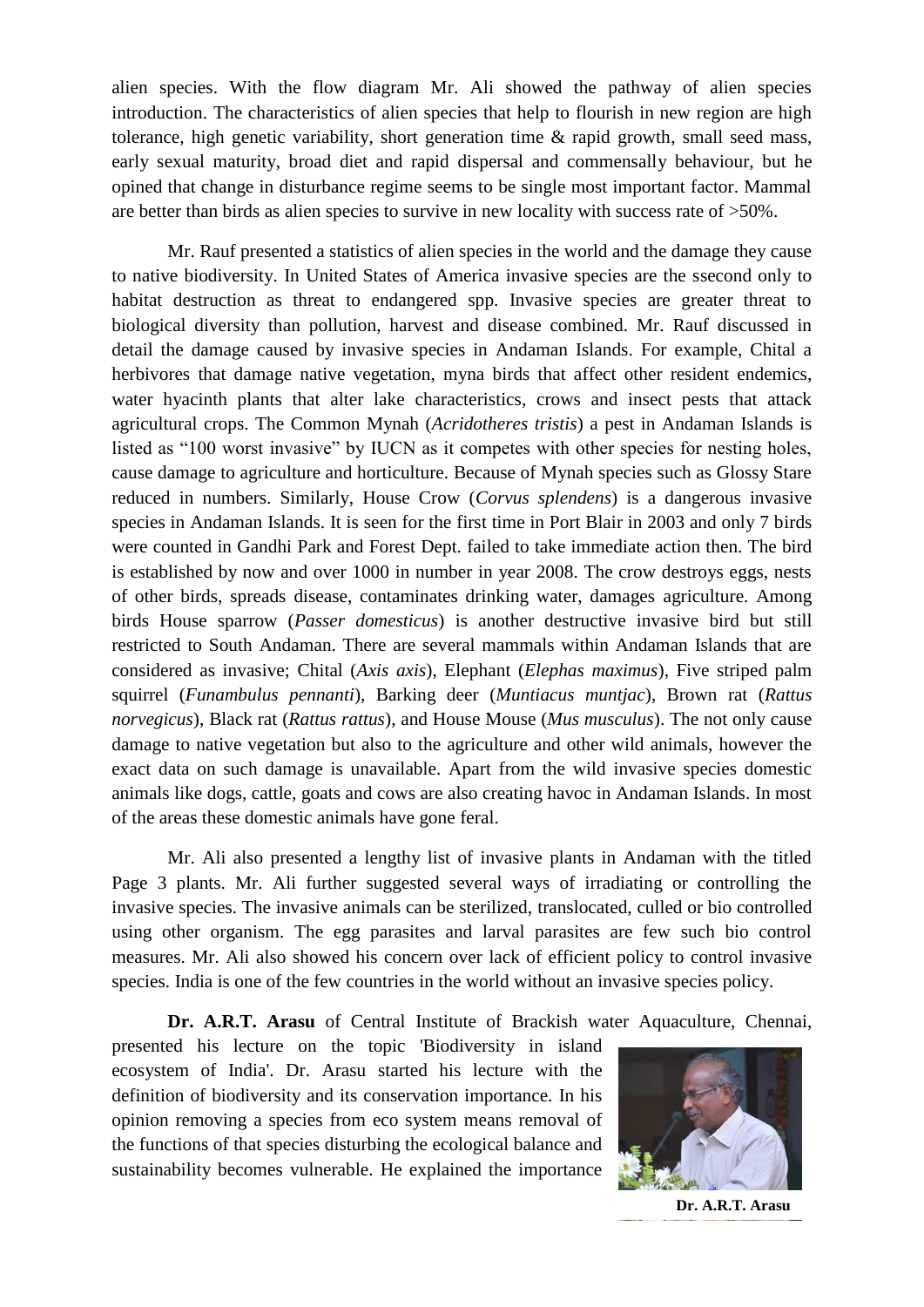of island at the same time the threat. He presented an overview of biodiversity in Andaman Nicobar and Lakshadweep Islands, also provided a list of new species discovered by Annamalai University from Lakshadweep Islands.

Simultaneously Dr. Arasu showed the picture of bleaching corals and deteriorating biodiversity in Lakshadweep. However, these are great attempt to rejuvenate the dead corals by transplantation by National Institute of Oceanography. Transplantation study is 90% successful in Lakshadweep area. There is also other programme like hatchery for ornamental fishes in Lakshadweep. Training and orientation programmes are being regularly conducted to the villagers and local people for sustainable harvesting the marine resources, also Dr. Arasu suggested several recommendations. To avoid over-exploitation of reef fishes and other associated organisms, alternate livelihood option for the island people should be provided. To establish a marine ornamental aqua park for the sustainable utilization of marine ornamentals for aquarium trade more  $R \& D$  facilities should be created. To develop sustainable harvest technology there is a need for creating easy transport facility to export the ornamentals from the islands to International markets. Island community should be educated through continuous awareness programmes about the value and importance of coral reefs and its associated resources. Coral reef conservation and management programs should be implemented in collaboration with local people participation. There is a need to formulate certain policies and laws for the establishment of Marine Protected Areas in order to protect and replenish the coral reef ecosystems and minimizing anthropogenic activities. Also, continuous monitoring is required for reef watching. In order to replenish the coral biodiversity there is a need for active science in finding out optimal symbiotic anemones and corals that will felicitate fast growth and maximum reproduction of Clown fish, anesthetization of marine ornamentals for stress free transportation, selective breeding of genetically superior marine ornamental fishes using molecular markers, technology development for the hatchery production of marine ornamental invertebrates (Sea-anemones and ornamental shrimps), and coral propagation for sustainable marine aquarium trade.

**Dr. Dhruv Sen Singh** of University of Lucknow presented his lecture on Climate Change and Island Biodiversity. Dr. Singh is of the opinion that 'as environmental conditions change, the balance between formation of new species and extinction of existing species determines the earth's biodiversity'. He gave an overview of biodiversity and its benefits. India occupies only 2.4% of the world's land area but



**Dr. Dhruv Sen Singh**

its contribution to the world's biodiversity is approximately 8% of the total number of species. While discussing the natural causes for changes in biodiversity he opinioned that 'tectonic plate movements, volcanic eruptions, earthquakes, and climate change have shifted wildlife habitats, wiped out large numbers of species, and created opportunities for the evolution of new species'.

Dr. Singh agreed that pollution and climate changes are becoming the major reason for extinction of species. He showed the pictures of melting glaciers and icebergs as indicators of climate change. However, he wondered where all the water from melting glacier are going. With the example of Kedarnath area satellite imagery he opinioned that actually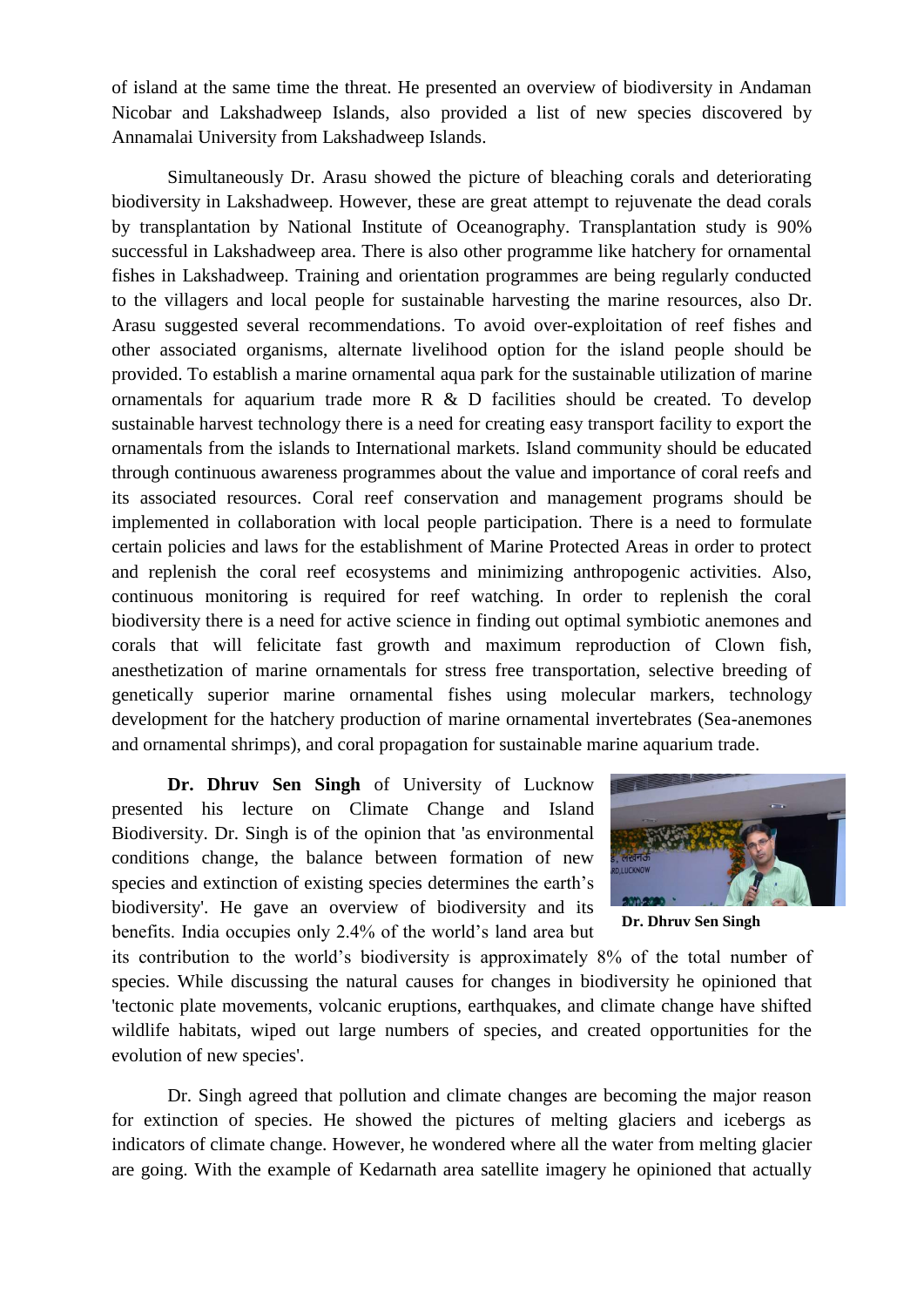water is not reducing in the Mandakini River. If that is so the river should have flown below the temple. Along with the anthropogenic reason for climate change the natural causes are earth rotation around the sun. At the same time he opinioned that climate change is good for evolution of new species. He said 'it shows that increase and decrease in the percentage of carbon dioxide, rise and fall of global temperature, retreat and advancement of glaciers, extinction and evolution of fauna and flora, (Dry and humid, cold and warm climatic stages) are natural cycles. Therefore, all the global climatic and environmental changes are natural, not anthropogenic'. Natural resources are finite. The environment gives us all the basic services free of charge, without which our species cannot survive. We Homo sapiens degrade and continue to degrade our environment with the over exploitation of nature. Massive deforestation and uncontrolled urbanization have led to environmental degradation never witnessed so far. The aim of Science is to provide a balance between development and nature in the society. Ignorance of Scientific facts and natural law due to anthropogenic activity leads to disasters. Therefore our development should be sustainable to avoid/mitigate such disasters. It is our fundamental duty to preserve it so that we can hand over our generation a green and clean earth. With this Dr. Singh requested everyone that comes forward to save this planet earth and to develop the society and mankind in a sustainable way.

## **Photography Contest:**

On this occasion, a photography contest was also organized for the public by U.P. State Biodiversity Board, Lucknow on the theme *"Biodiversity of Uttar Pradesh"*, in which only photos from Uttar Pradesh were invited. Overall, 60 photographs related to the theme were received. The photography contest was evaluated by *Shri Anil Risal Singh*, President, Lucknow Camera Club, Lucknow and the following were adjudged as First, Second and Third prize winners of the photography contest:

| <b>Sl</b>    | <b>Name of the</b>  | Title of the picture            | <b>Result</b> |
|--------------|---------------------|---------------------------------|---------------|
| No.          | <b>Participants</b> |                                 |               |
|              | Shri Neeraj Mishra  | <b>Great White Pelicans at</b>  | First         |
|              |                     | Soorsarovar Lake                |               |
| $\mathbf{2}$ | Shri K. Praveen Rao | Every Drop of Water is Precious | Second        |
| 3            | Shri Sanjay Tiwari  | Lesser Whistling Teal and       | Third         |
|              |                     | Gharial                         |               |